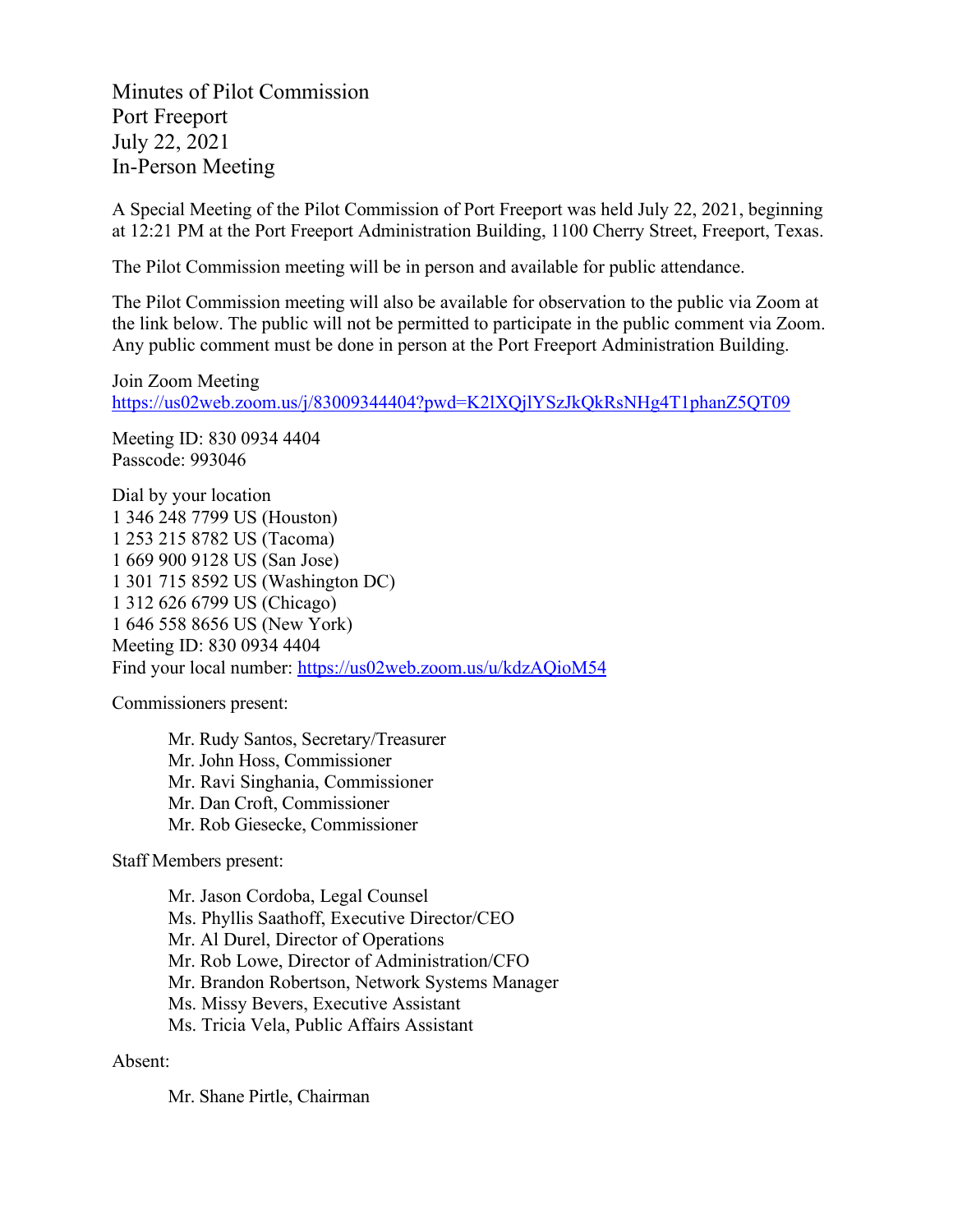## Also, Present:

Captain Matthew Krohn, Brazos Pilots Association Captain Ross Coviello, Brazos Pilots Association Captain Sean Kelly, Brazos Pilots Association Captain Noah Niday, Brazos Pilots Association

- 1. CONVENE OPEN SESSION in accordance with Texas Government Code Section 551.001, et. seq., to review and consider the following:
- 2. Roll Call.

Commissioner Santos stated those Commissioners present in the board room included himself, Commissioner Croft, Commissioner Singhania and Commissioner Giesecke. Commissioner Hoss will join the meeting later and Commissioner Pirtle was absent. Mr. Cordoba explained that Commissioner Pirtle was running a slight temperature so out of an abundance of precaution, he wants to make sure he is okay and will not be in attendance. Additionally, the agenda was not prepared to allow for virtual participation by Commissioners. Moving forward, the agendas will be prepared to allow more flexibility to include virtual participation.

3. Public Comment.

There were no comments from the public.

4. Approval of minutes from the Special Meeting held April 22, 2021.

A motion was made by Commissioner Croft to approve the minutes as presented. The motion was seconded by Commissioner Singhania with all Commissioners present voting in favor of the motion.

*\* Commissioner Hoss joined the meeting during discussion of the next item at 12:25 p.m.*

5. Election of Chairman, Vice Chairman and Secretary/Treasurer for the period, June 2021 - May 2023.

Commissioner Santos asked if there were any nominations. Commissioner Singhania made a motion to have the same officers for the Pilot Board as is for the Port Commission in order to keep continuity and communication among the two boards. With that, Commissioner Singhania nominated Commission Hoss as Chairman, Commissioner Santos as Vice Chairman, Commissioner Croft as Secretary/Treasurer with himself, Commissioner Giesecke and Commissioner Pirtle to serve as Commissioners. Commissioner Santos then repeated the motion on the floor as stated by Commissioner Singhania, also clarifying the reason for nominating same officers is to keep continuity between the Port Commission and Pilot Board moving forward. Commissioner Santos asked if the Commission wanted this process to be a common practice moving forward where the officers for Pilot Commission mirror the Port Commission officers. Commissioner Singhania stated that he supports a common practice and not overlap the bylaws for the Port Commission. Commissioner Hoss commented that having been a part of both structures, having separate officers for both leads to confusion whereas having same consistency across both boards leads to less confusion.